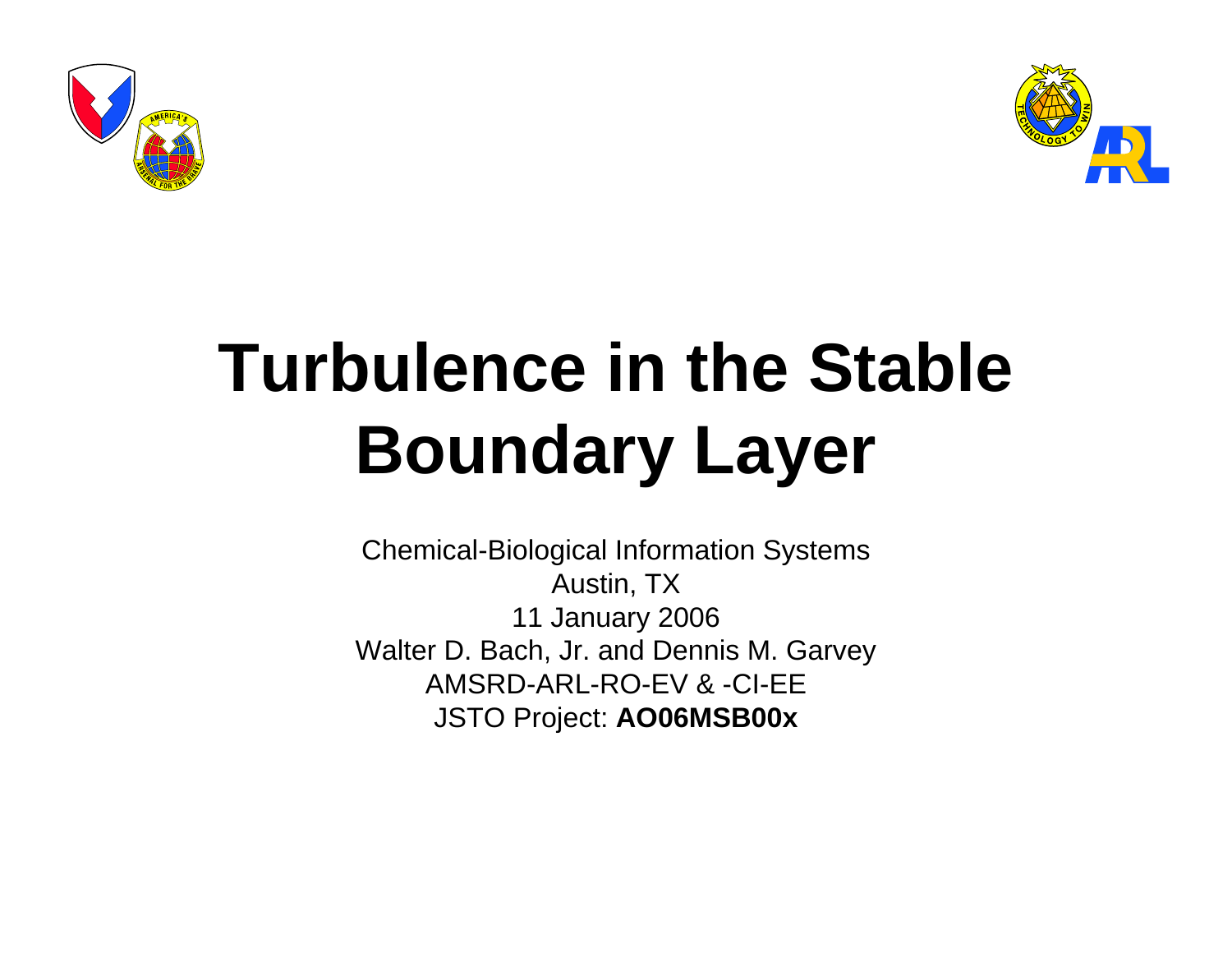

# **Outline**



- Acknowledgments
- Objectives
- Approach
- Early results
- Outlook for future
- Conclusions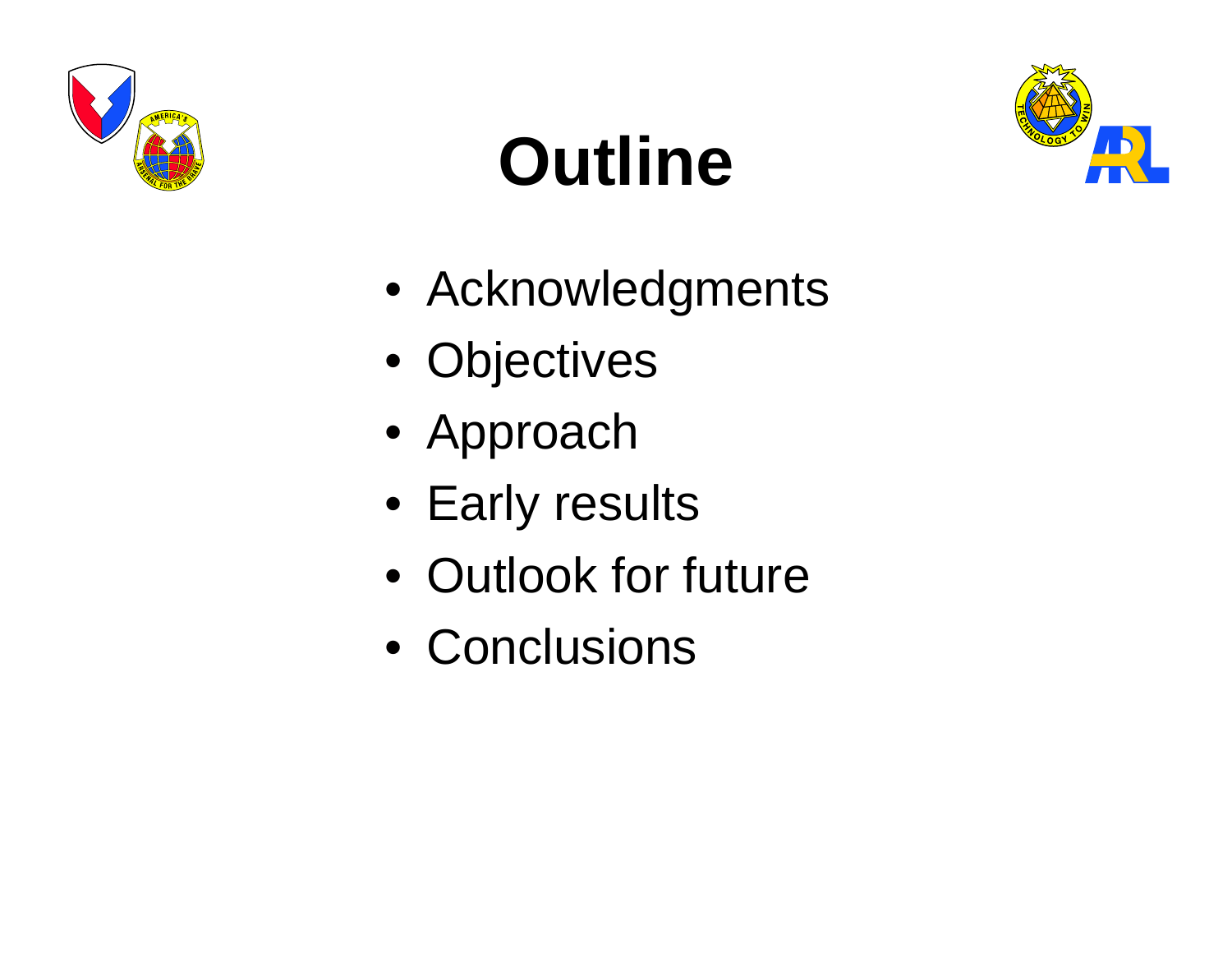



# **Acknowledgments**

JSTO Program Office

Army Research Laboratory colleagues

Army Research Office sponsored investigators

Graduate students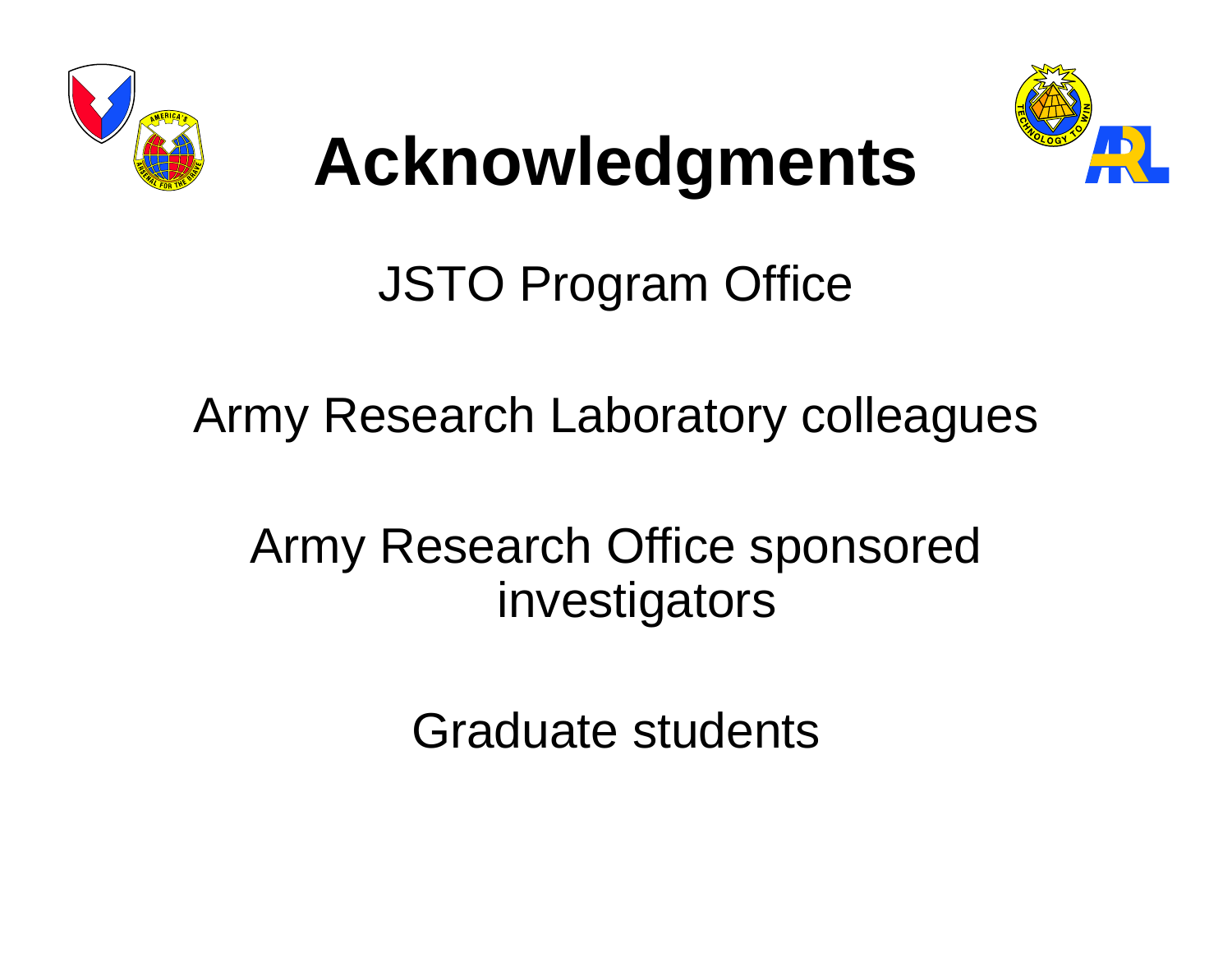

## **Objectives**



Improve basic understanding of atmospheric turbulence and dispersion in the stable boundary layer (SBL), by developing fundamental understanding of the dynamic processes and evolving structures of the SBL across multiple scales.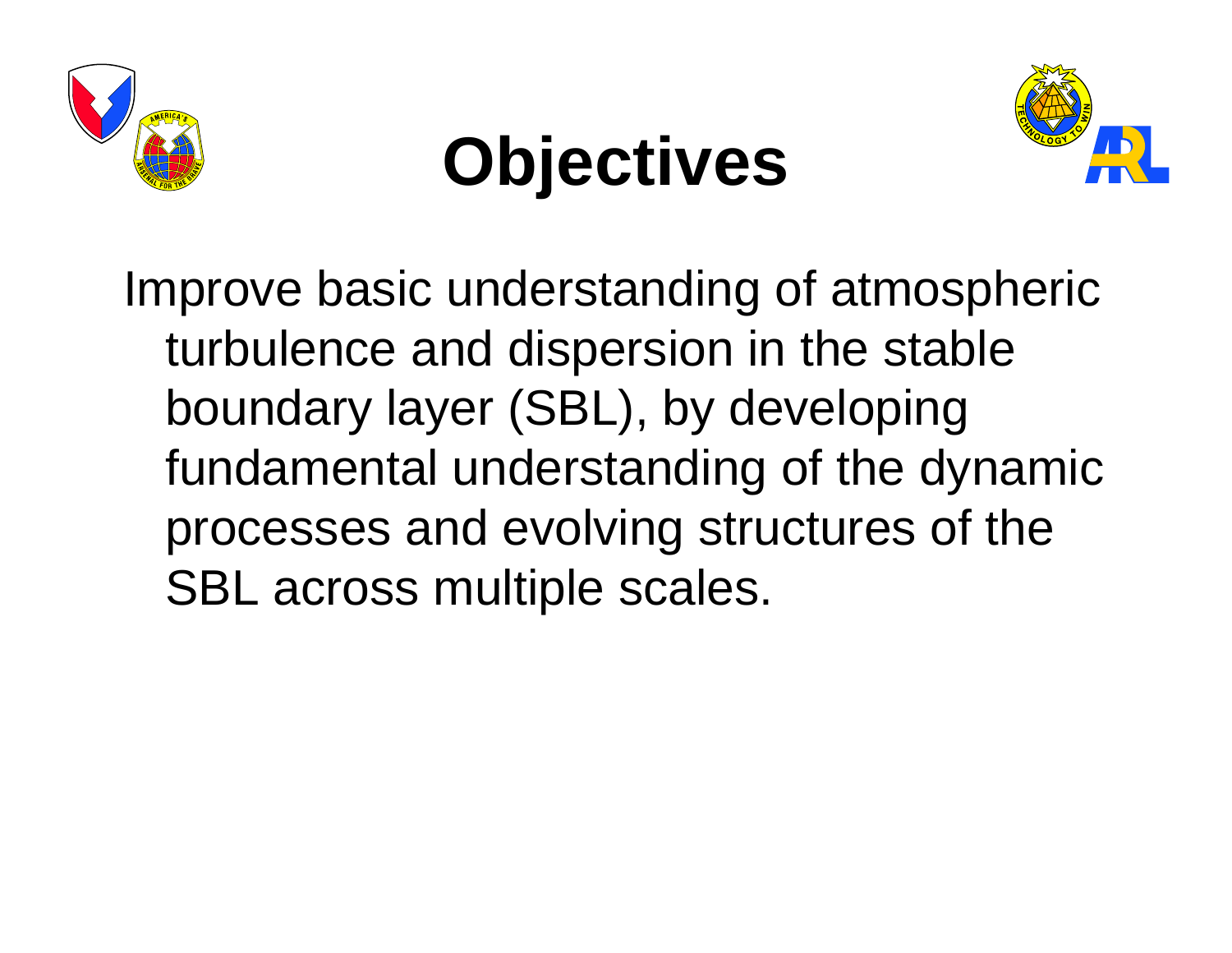

## **Approach**



Conduct fundamental (6.1) research

Leverage existing research

Develop new initiatives AcademicArmy lab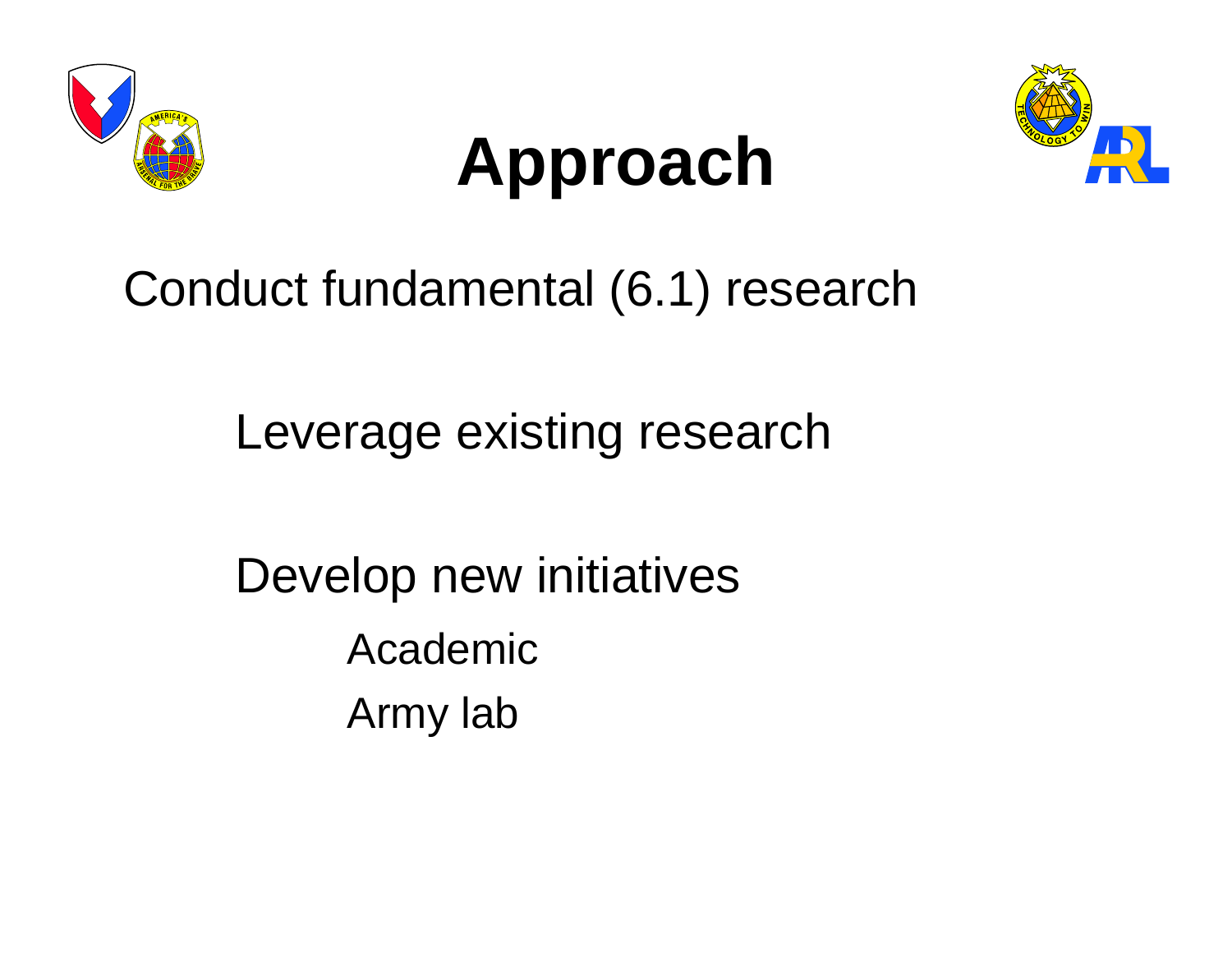



# **Extramural Research**

• International Workshop on Stable Atmospheric Boundary Layers

- Leverage existing SBL research activities
- Initiate new SBL research efforts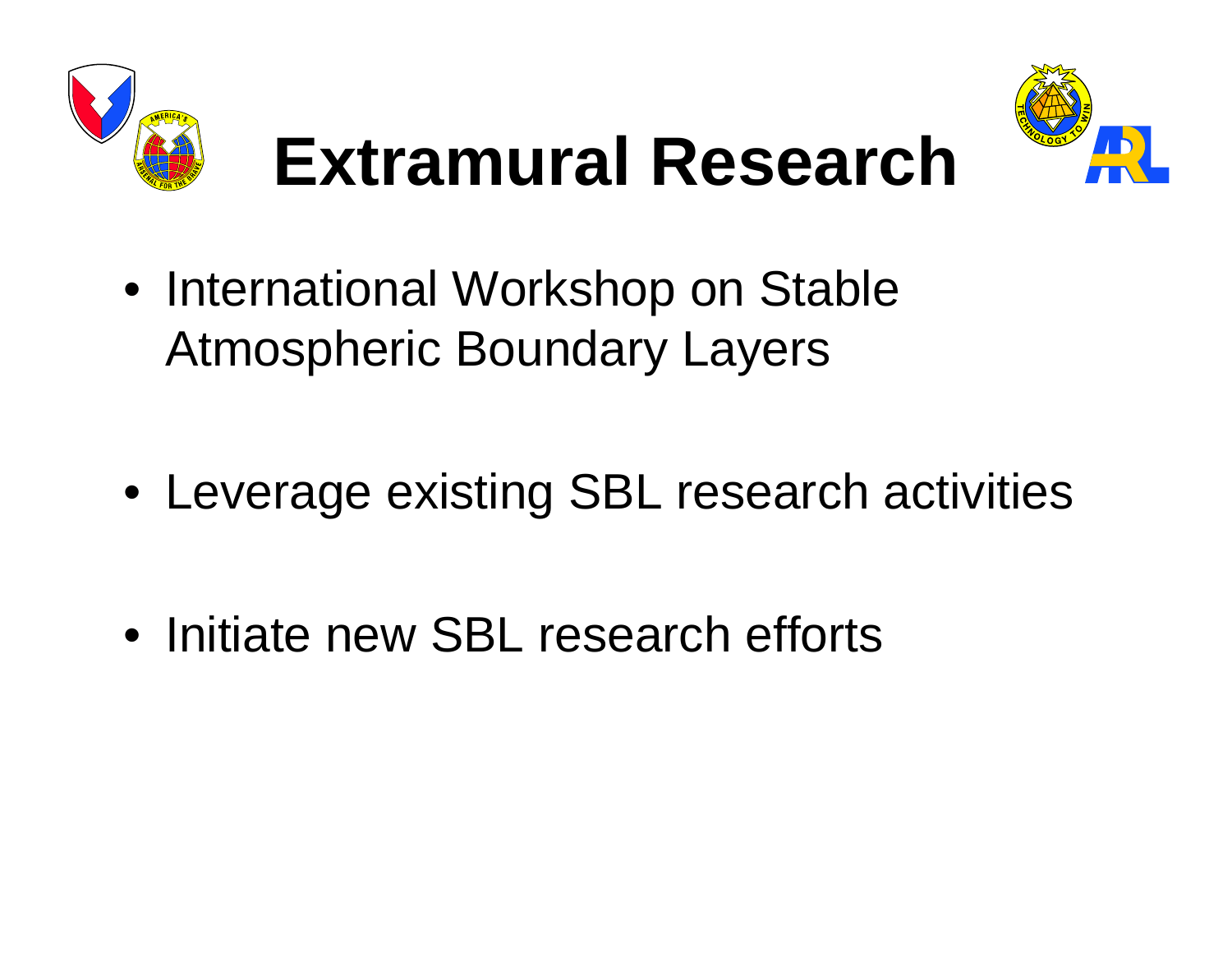



# **Intramural Research**

- Generation of gravity waves by the nocturnal lowlevel jet
- Analyses of modeled and observed wind behavior during the Terrain-Rotor Experiment
- Analyses of Mid-IR propagation scintillation, turbulence and stability in SBL's using a new, local scaling approach
- Theoretical analyses of urban and rural SBL's using multi-resolution decomposition methods
- Examination of the differences in aerosol size, orientation, and composition in evolving SBL's, and
- Investigation of differences in stability patterns over complex heterogeneous surfaces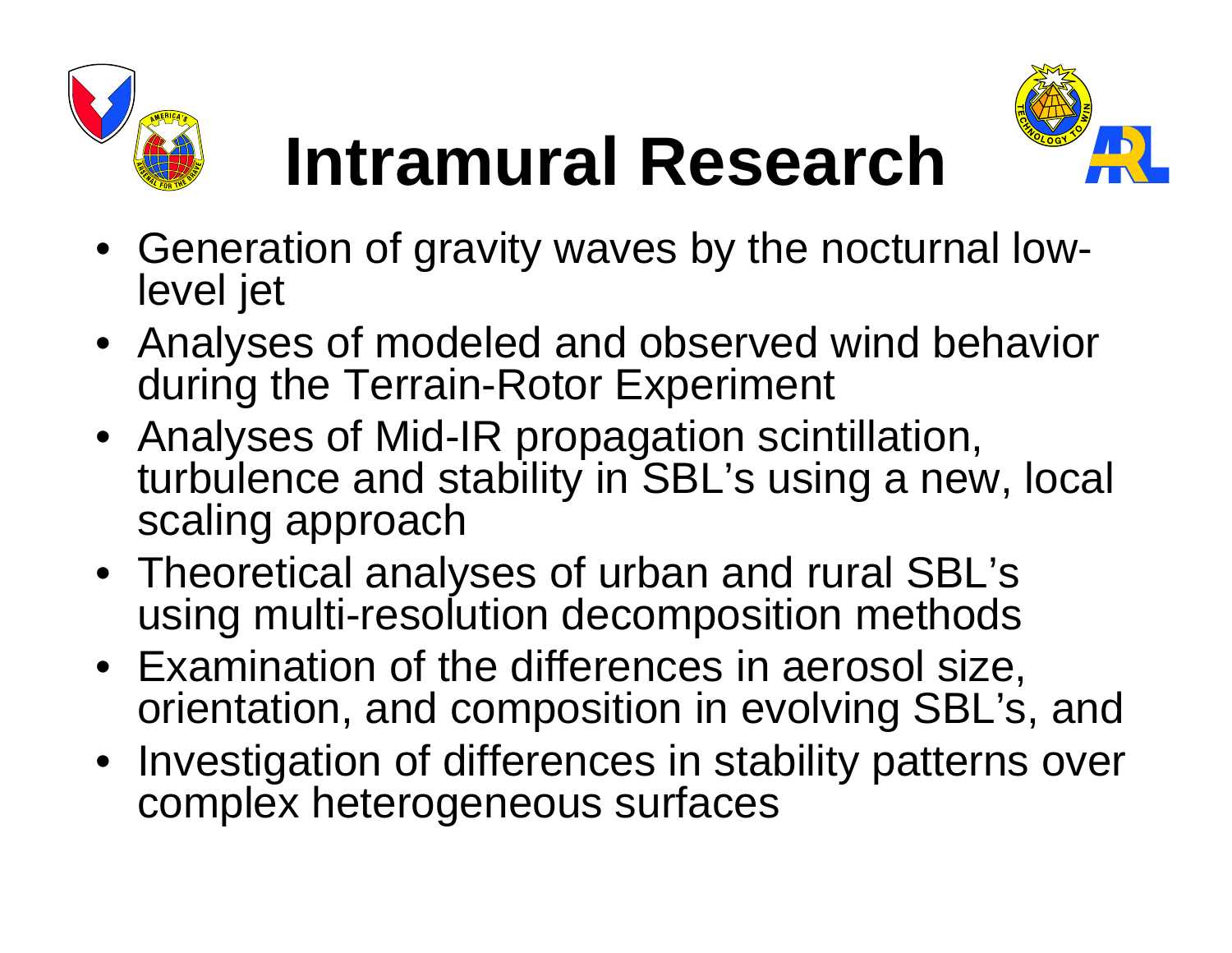# **Workshop on Stable Atmospheric Boundary Layer**

*www.sedonasable.com*

#### *Sessions*

- *Turbulence in Stratified Environments*
- *Observations observed structure of SBL's*
- *Modeling the SBL*
- *Heterogeneity in the SBL*
- *R&D Needs, Capabilities and Opportunities*
- *Applications*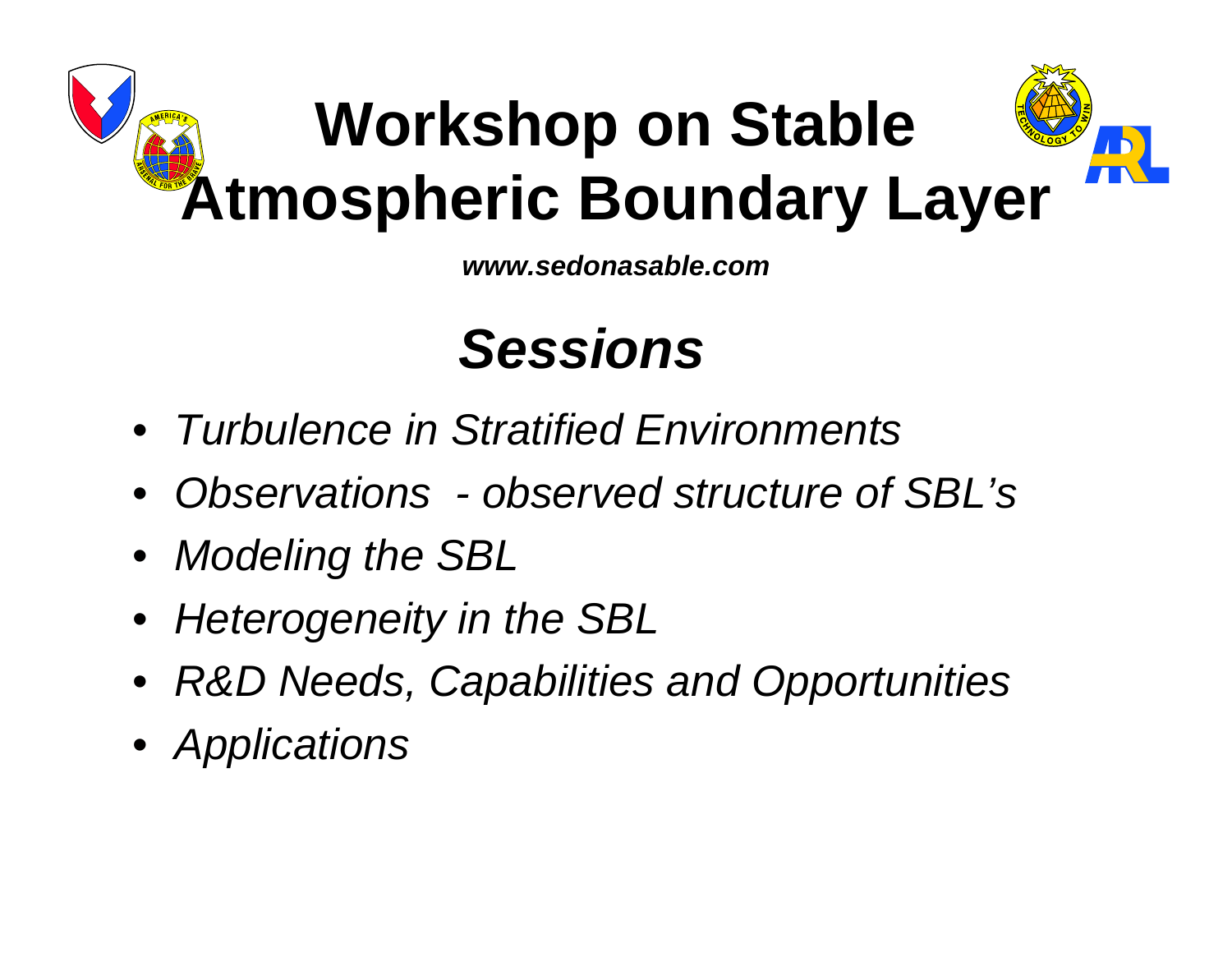# **Workshop on Stable Atmospheric Boundary Layer**

- Parameterizations of SBL must include
	- Gravity waves and wave drag
	- Stability as a function of scale
	- Variable turbulent Prandtl number
	- Refined concept of a critical gradient Richardson number
	- Both turbulent kinetic energy and turbulent thermal energy
	- Rotation
	- Radiation
- Spatial measurement capabilities must be developed or improved
	- Measure temperature and humidity through BL (H&V)
	- Measure BL height aerosol, temperature, turbulence intensity
	- Resolve lateral motions on larger scales
	- Meandering in low wind conditions
- Surface Heterogeneity
	- A major component of SBL
	- Importance grows with stability
- Scale is Everything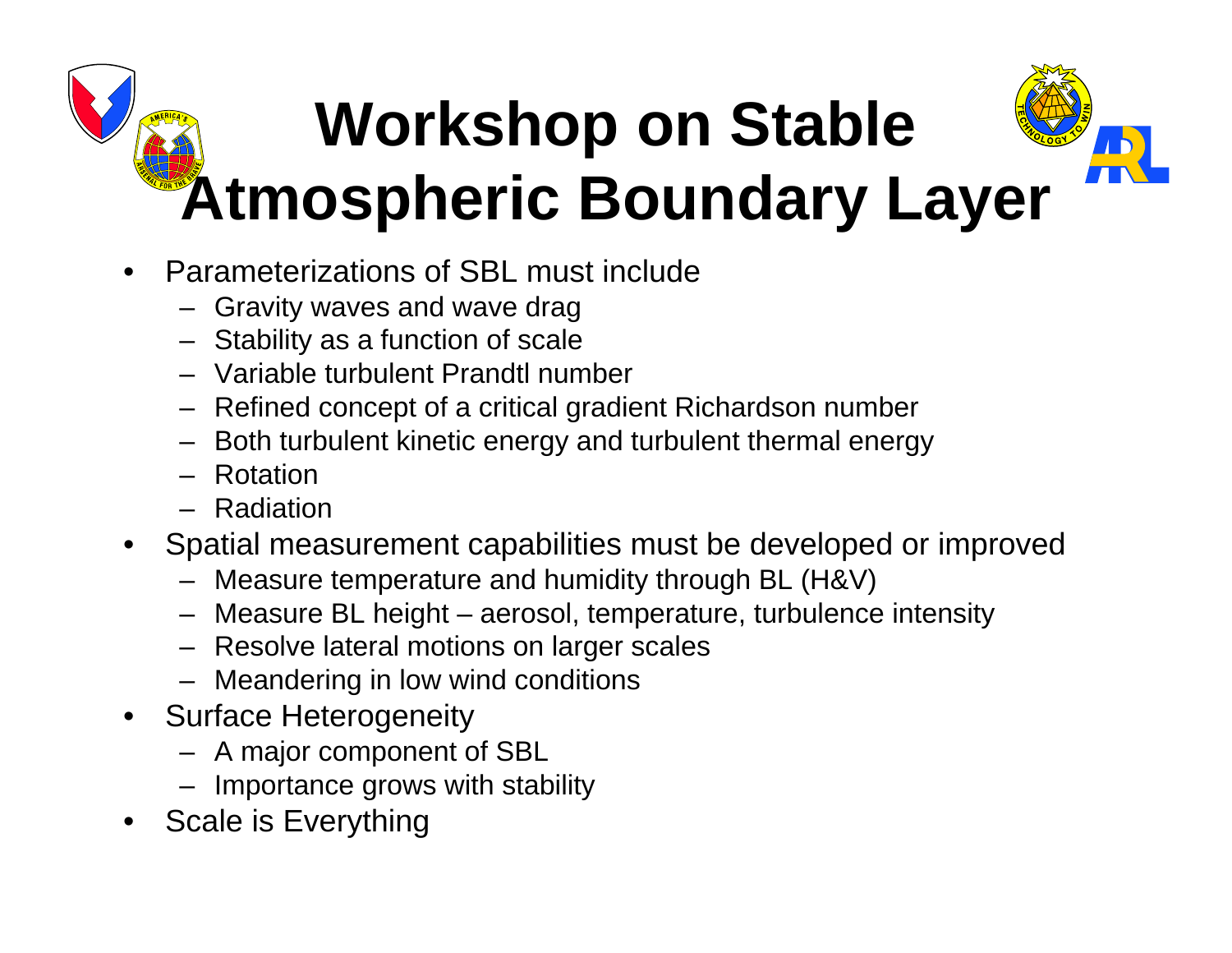

# **Extramural Contributions**



- *QNSE A New SBL Closure* -- B. Galperin, U. South Florida
- *Dual Doppler lidar in TREX* -- R. Calhoun, Arizona State
- *Stable Boundary Layer Evolution* -- R. Frehlich, CIRES (New)
- *JORNADA Data Analysis* -- D. Miller, UConn (New)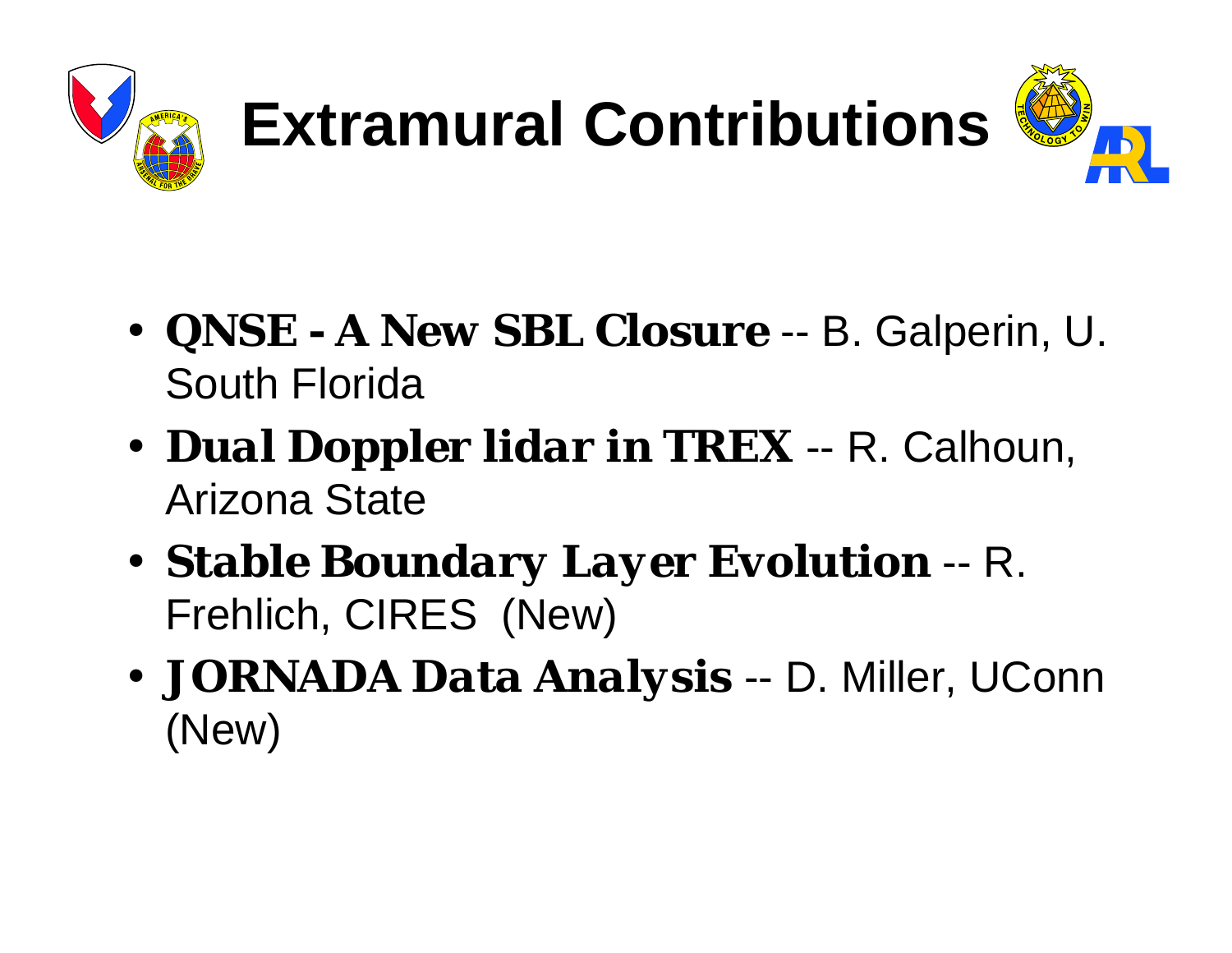

## **QNSE - A New SBL Closure**

*Includes turbulent kinetic energy and turbulent* 

#### *thermal energy*

Eddy viscosity and eddy thermal diffusivity are coupled laterally & vertically



Application in HIRLAM 12 km grid shows ~15% reduction in bias of surface T, P, RH

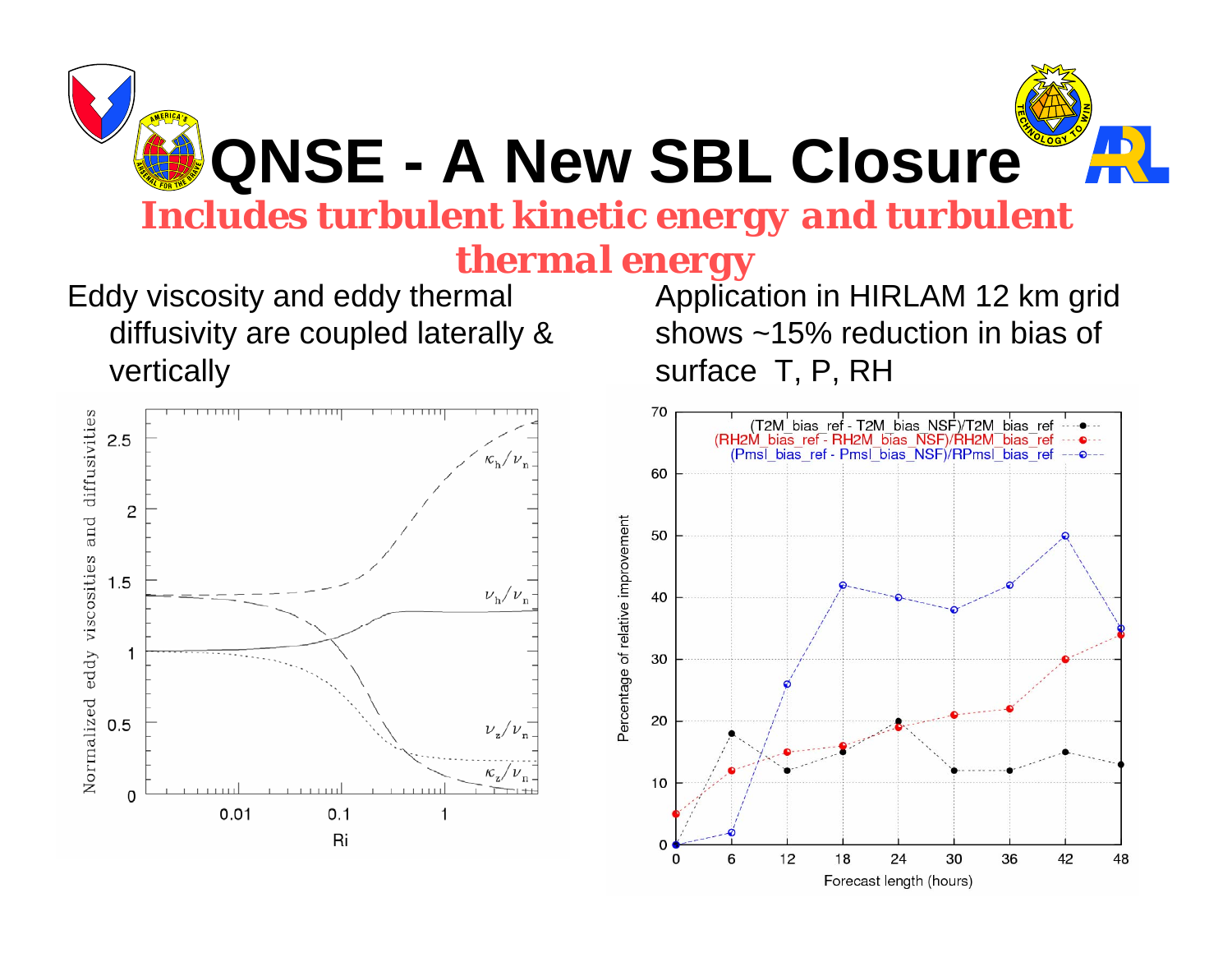

- Introduce, test and evaluate closure in WRF PBL model.
- Test and evaluate in high-res HIRLAM
	- Effects of grid size lateral & vertical
	- Helsinki winter data for wind profiles, mixing height(s), heat flux, surface friction
- Test and evaluate in high-res WRF
	- Using NCAR test scenarios
	- T-REX simulations and observations
	- Incorporate into WRF PBL options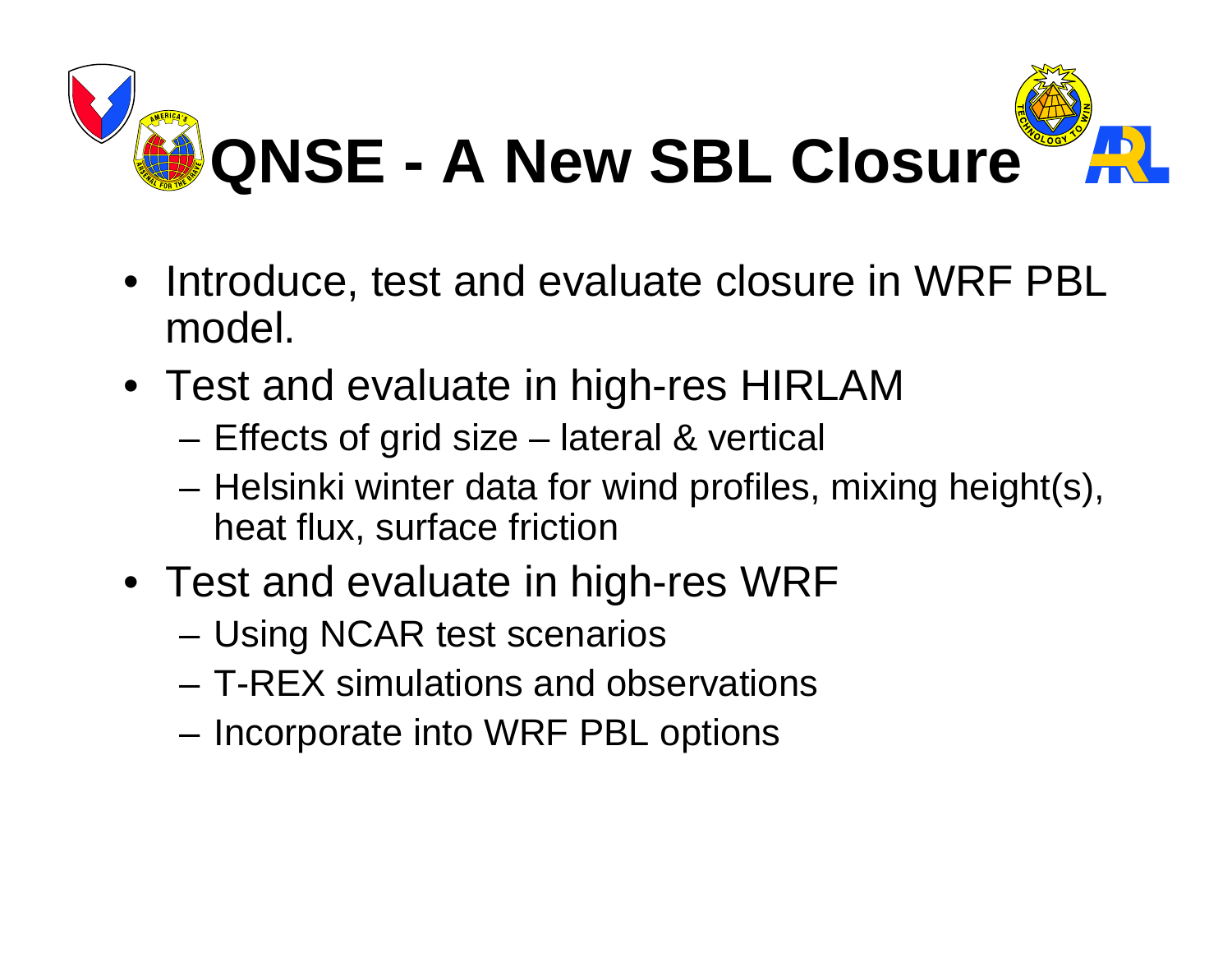

#### Single column intercomparison with WRF (PRELIMINARY)

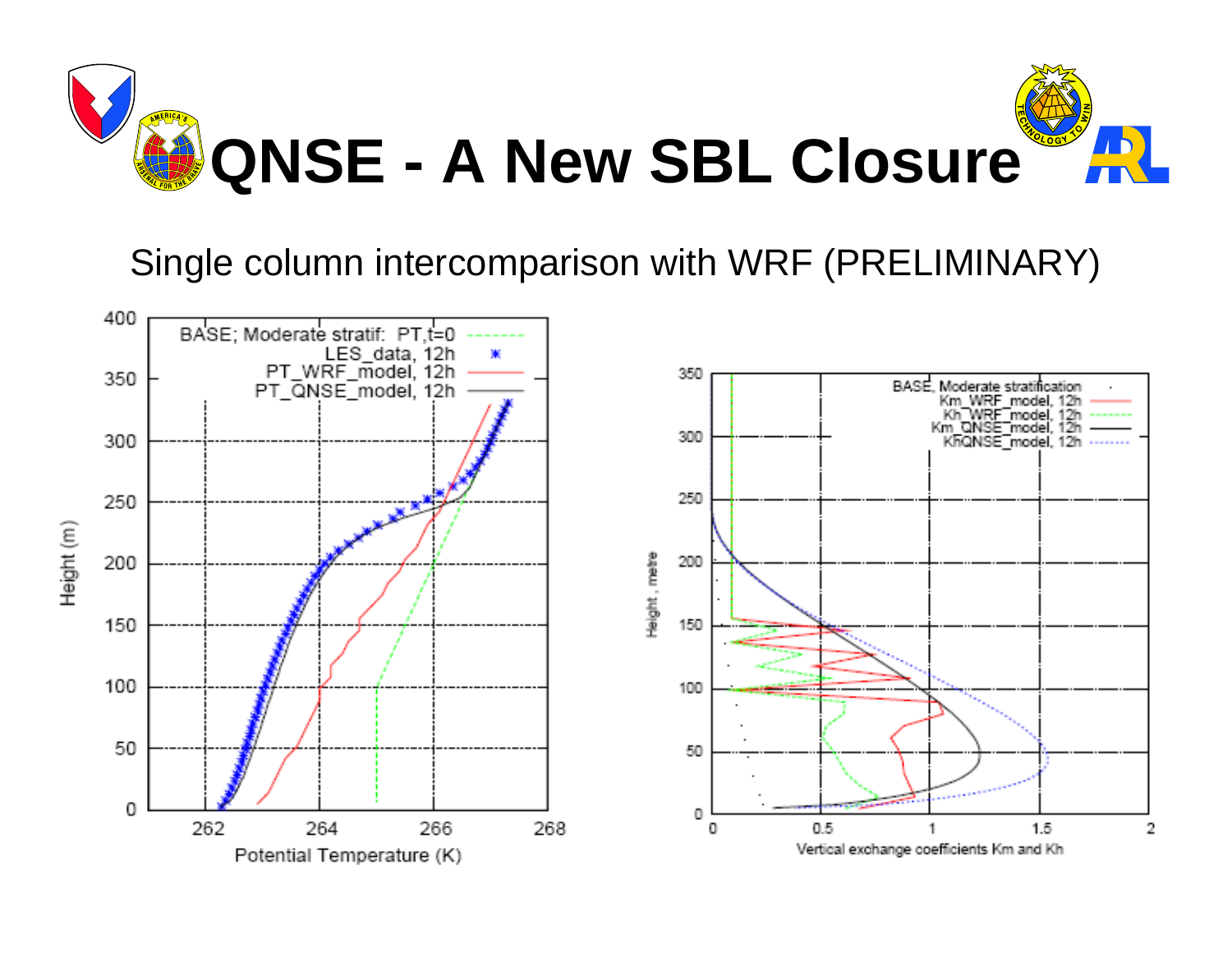#### **Terrain - Rotor Experiment**

**Owens Valley, CA** 

**March-April 2006**

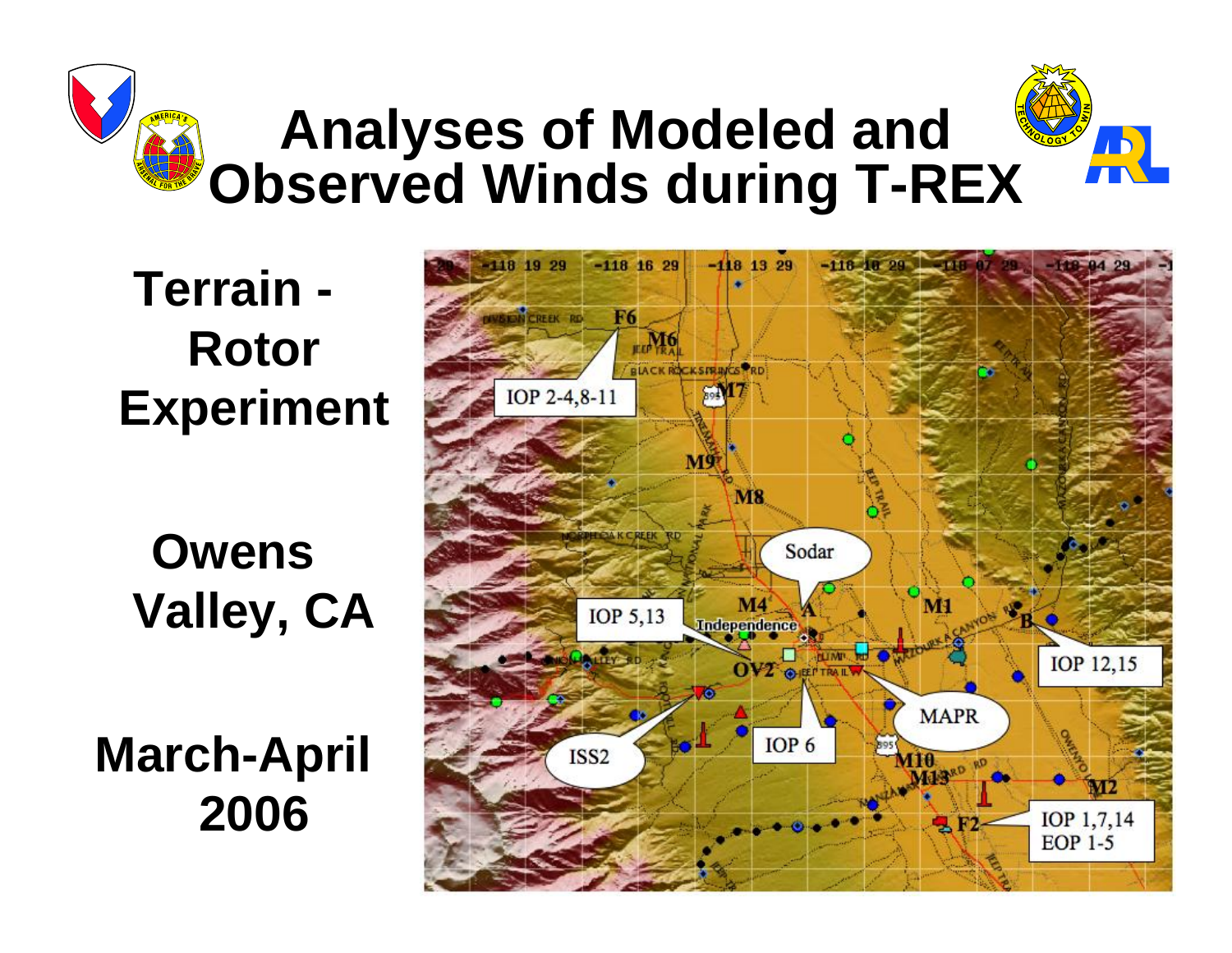- ARL & AHPCRC supporting a 1 km  $\Delta X$  version of WRF in real time for T-REX studies.
- Analyses of WRF-ARW forecasts during T-REX by examining data at surface and aloft
	- Evaluate Inherent Uncertainty of forecast quantities and their dependence on height AGL.
	- Representation of PBL wind scales through spectral and multi-scale decomposition techniques.
	- Representation of observed vertical and horizontal wind shear by forecasts.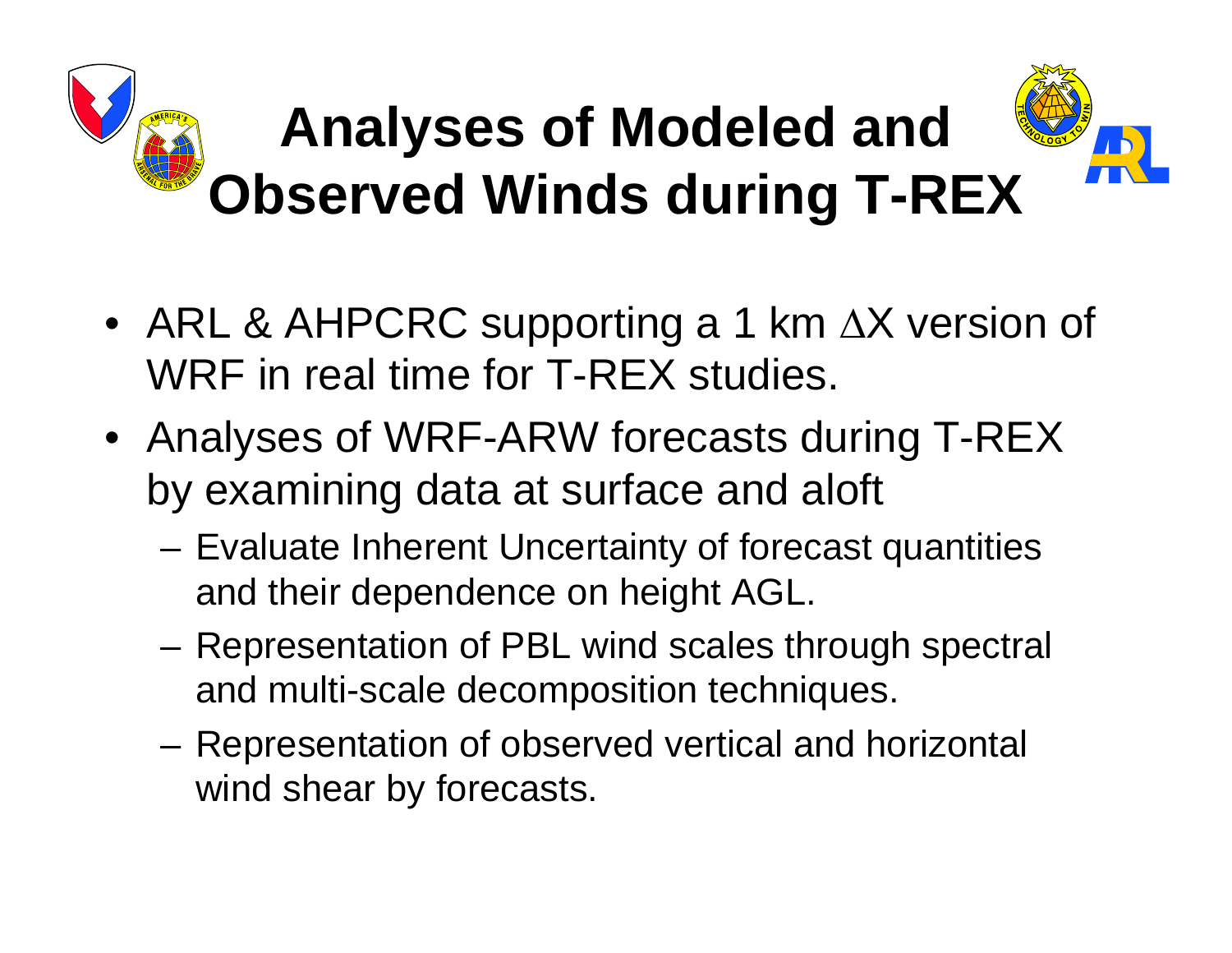48 hour forecast verification beginning 12 March 1200 GMT at DRI surface station #1

Forecast is too cool in day, too warm at night (affects RH)

Wind speed / direction miss significant changes at night.

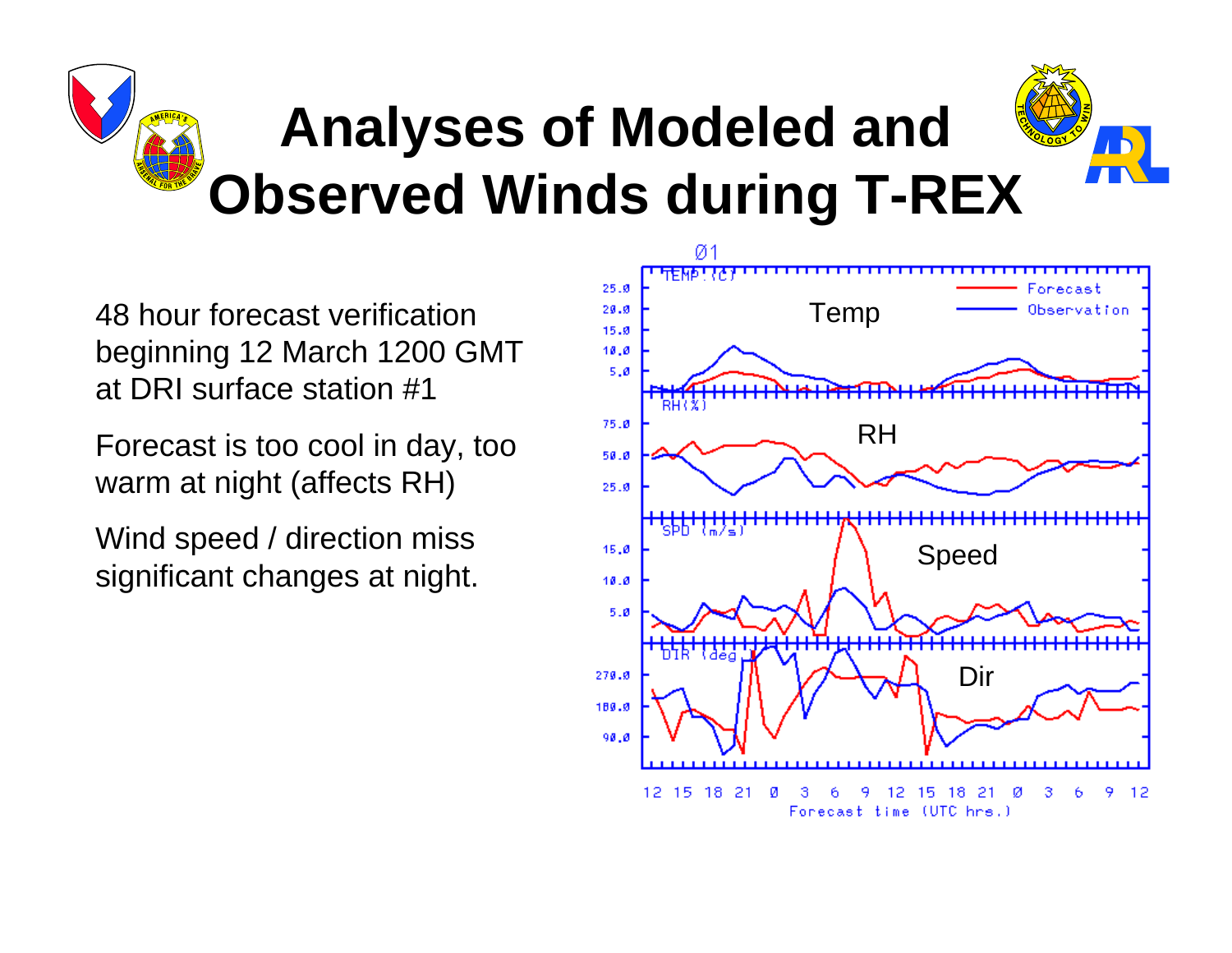Error Analyses of hourly averaged WRF forecast winds with observed DRI surface station winds for cases considered to date.

- Mean F-O differences are small
- Correlation is small (~0.4 0.6) and declines in 20 to 12 GMT periods
- Mean absolute difference is  $\sim$  3.0 m/s through forecast period.

#### **Wind Speed m/s**

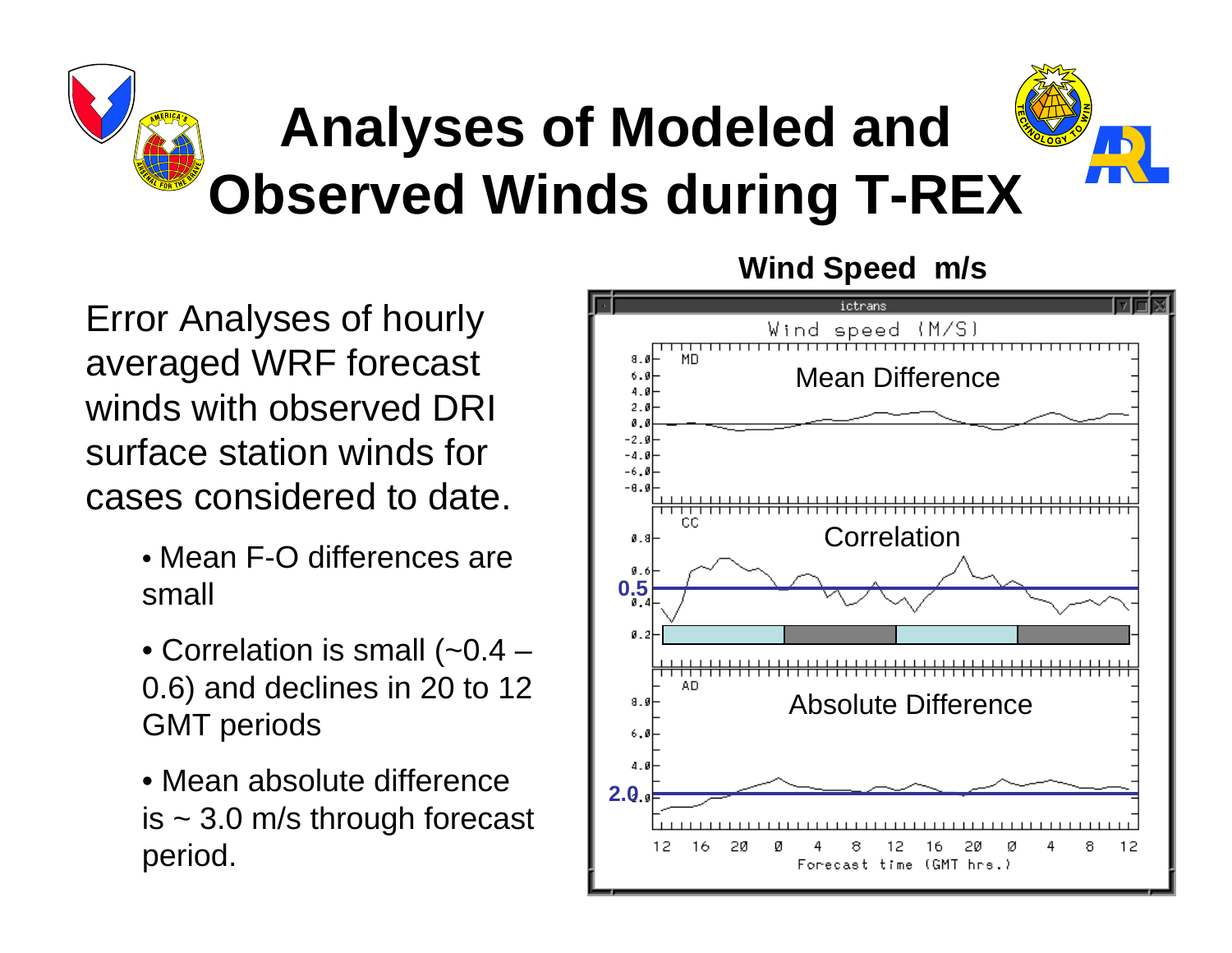Error Analyses of hourly averaged WRF forecast winds with DRI surface station winds for cases considered.

- Large RMS vector speed error
- Large Absolute error of wind direction – typical of other studies.

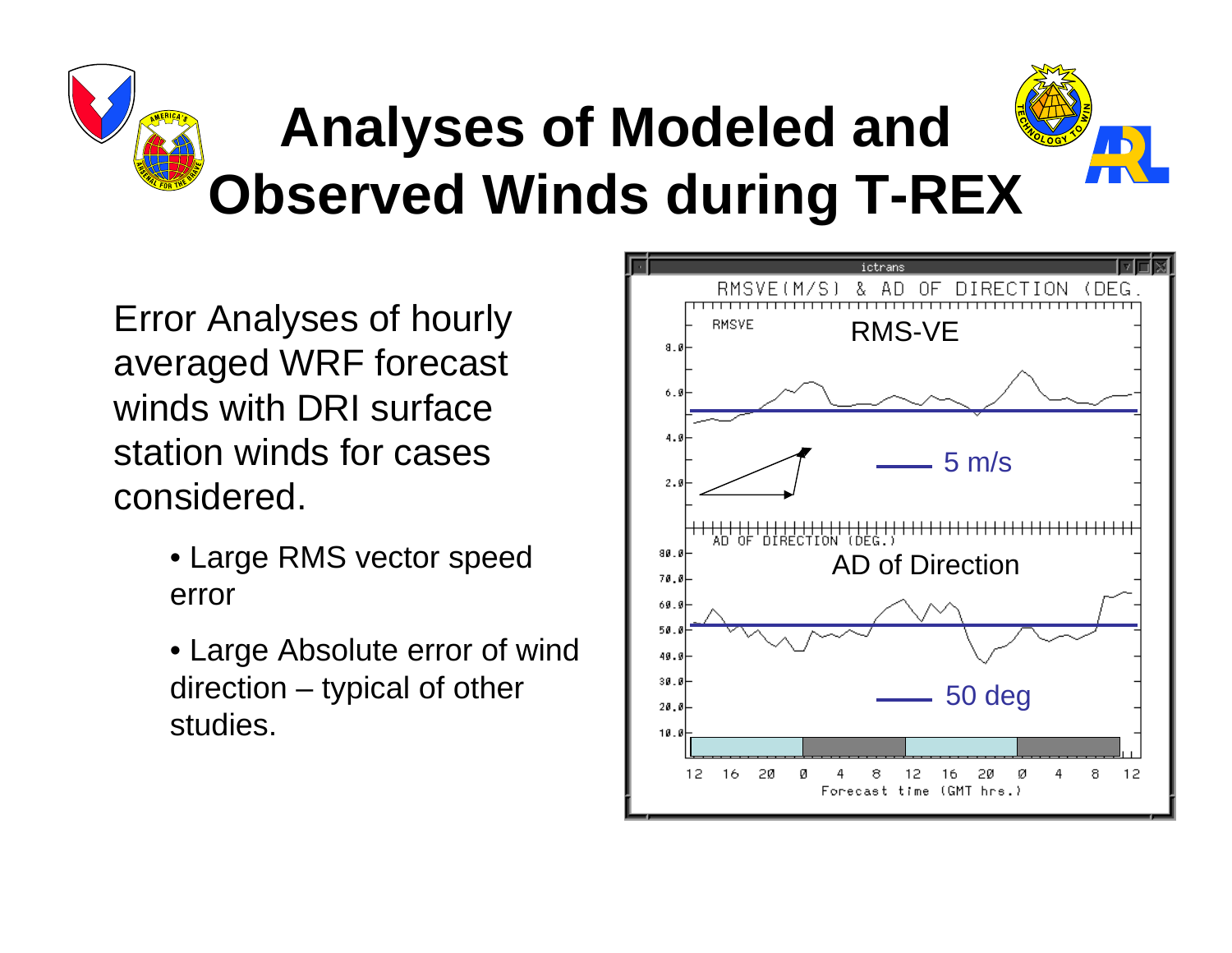



### **Local Scaling for Mid-IR Scintillation and Turbulence**

### **Stable Layer Analyses of RTG-4O and EOVAF Data Sets**

**David Tofsted**

ATTS

**STATISTICS** 

Sean O'Brien **David Quintis** Jimmy Yarbrough

**U.S. Army Research Laboratory Computational & Information Sciences Directorate Battlefield Environment Division**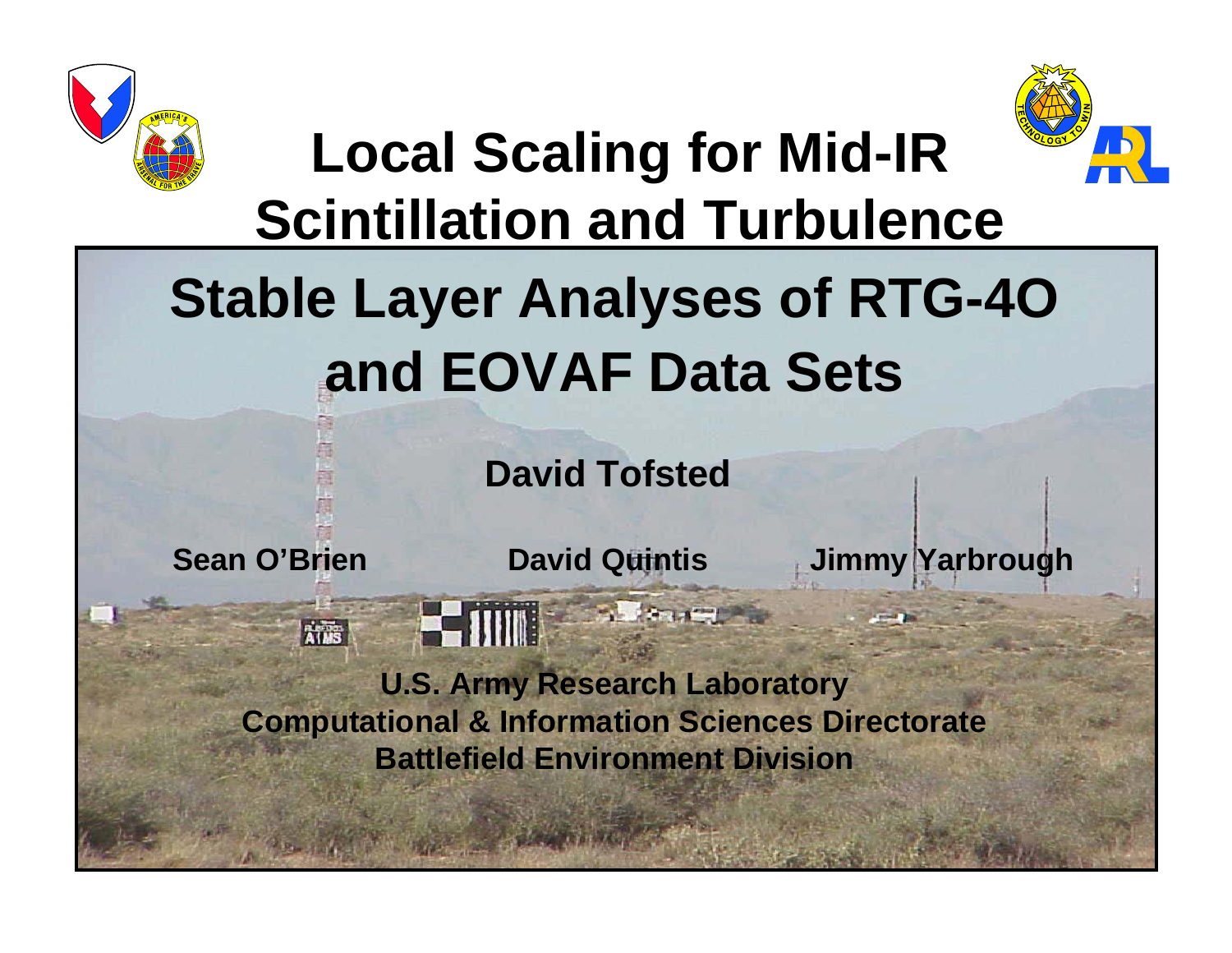

### **Local Scaling for Mid-IR Scintillation and Turbulence**







Tularosa Basin. Roughly 10% foliage cover. Terrain *nearly* flat. November (dry). No precipitation.

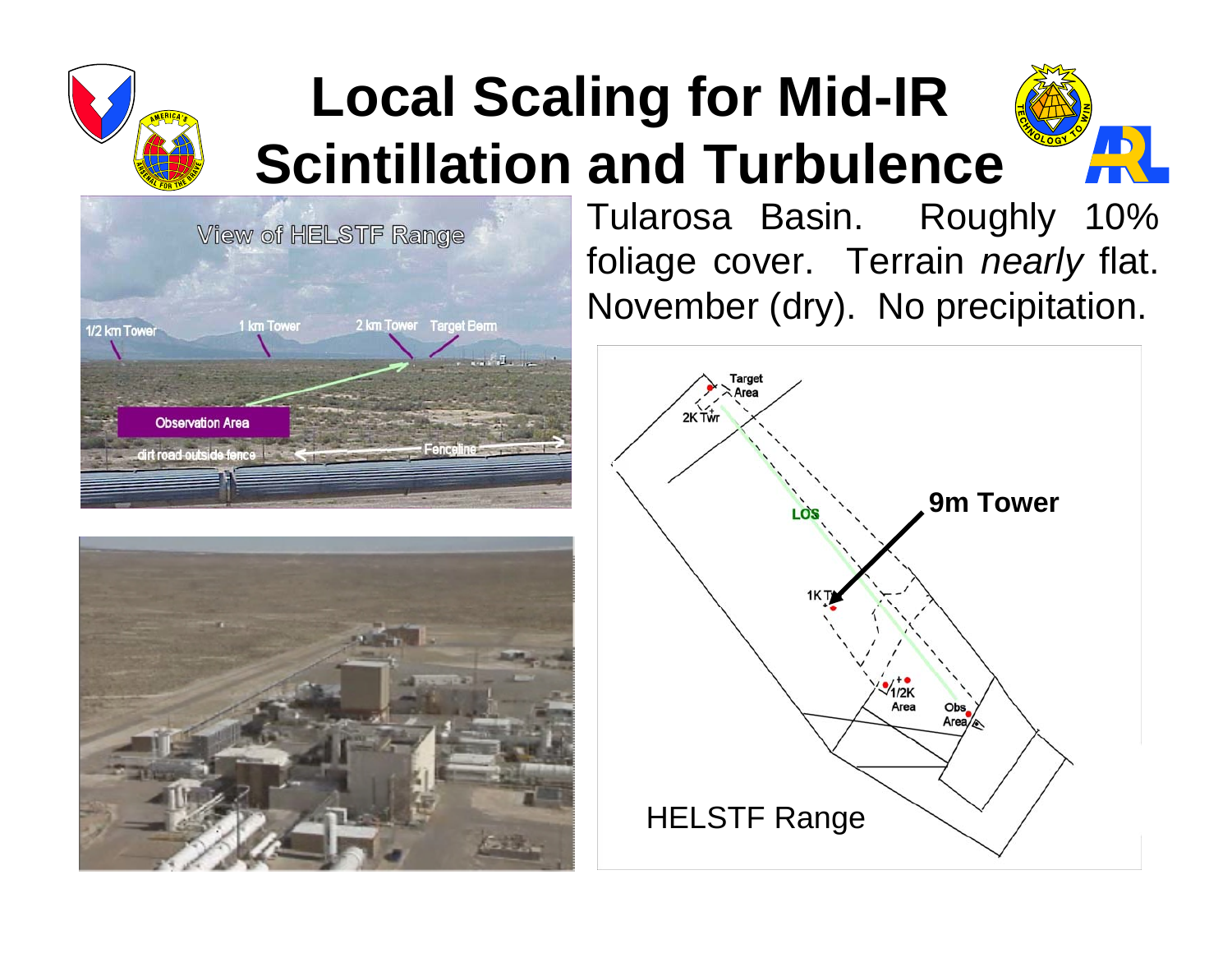

### **Local Scaling for Mid-IR Scintillation and Turbulence**



*Gradient-based scaling:*

 $u_n(z) = \sigma_{w_n}$  $L_{n}\left(z\right)=\sigma_{\!{w}}^{\phantom{\dagger}}/\left(\beta\,dT/dz\right)^{\vphantom{d}}$  $T_n(z) = L_n dT/dz$  $q_n(z) = L_n dq/dz$ 

#### **Sorbjan Approach Monin – Obukov**

$$
\frac{X}{U_n^a T_n^b Q_n^c L_n^d} = f_x(Ri)
$$

*Flux-based scaling:*

$$
U_*(z) = \tau_w^{1/2}
$$
  
\n
$$
L_*(z) = \tau_w^{3/2} / [\kappa \beta H(z)]
$$
  
\n
$$
T_*(z) = H(z) / U_*(z)
$$
  
\n
$$
q_*(z) = Q(z) / U_*(z)
$$

# **Approach**

*X*  $U^a_*T^b_*\mathcal{Q}^c_*L^d_*$  $f(z/L_*) = const$ 

*in a "z-less" regime*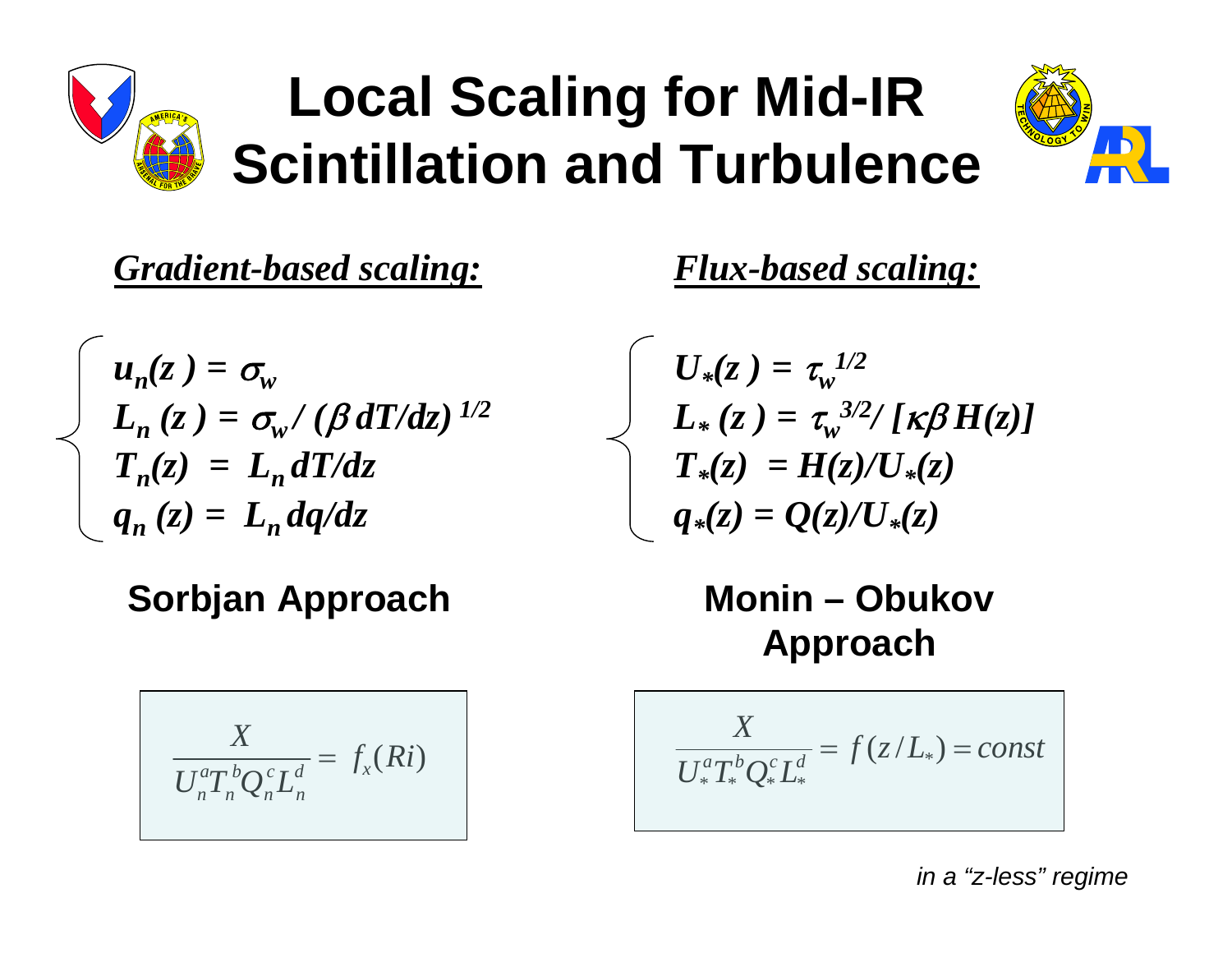### **Objectives Local Scaling for Mid-IR Scintillation and Turbulence**



- Use Sorbjan's alternative scaling concepts for the SBL using EOVAF and HELSTF scintillation and micrometeorology tower data to evaluate scaling parameters and their representation of scintillation  $(C_n^2)$ in the SBL.
- Assess the differences in local and flux-bases scaling at representing vertical wind, temperature and moisture profiles
- Assess the presence of gravity waves through temporal analyses of the wind and temperature signals
- Extend an analysis of radiative flux divergence in the first few meters into a model of radiative cooling in near-surface dynamics of the SBL.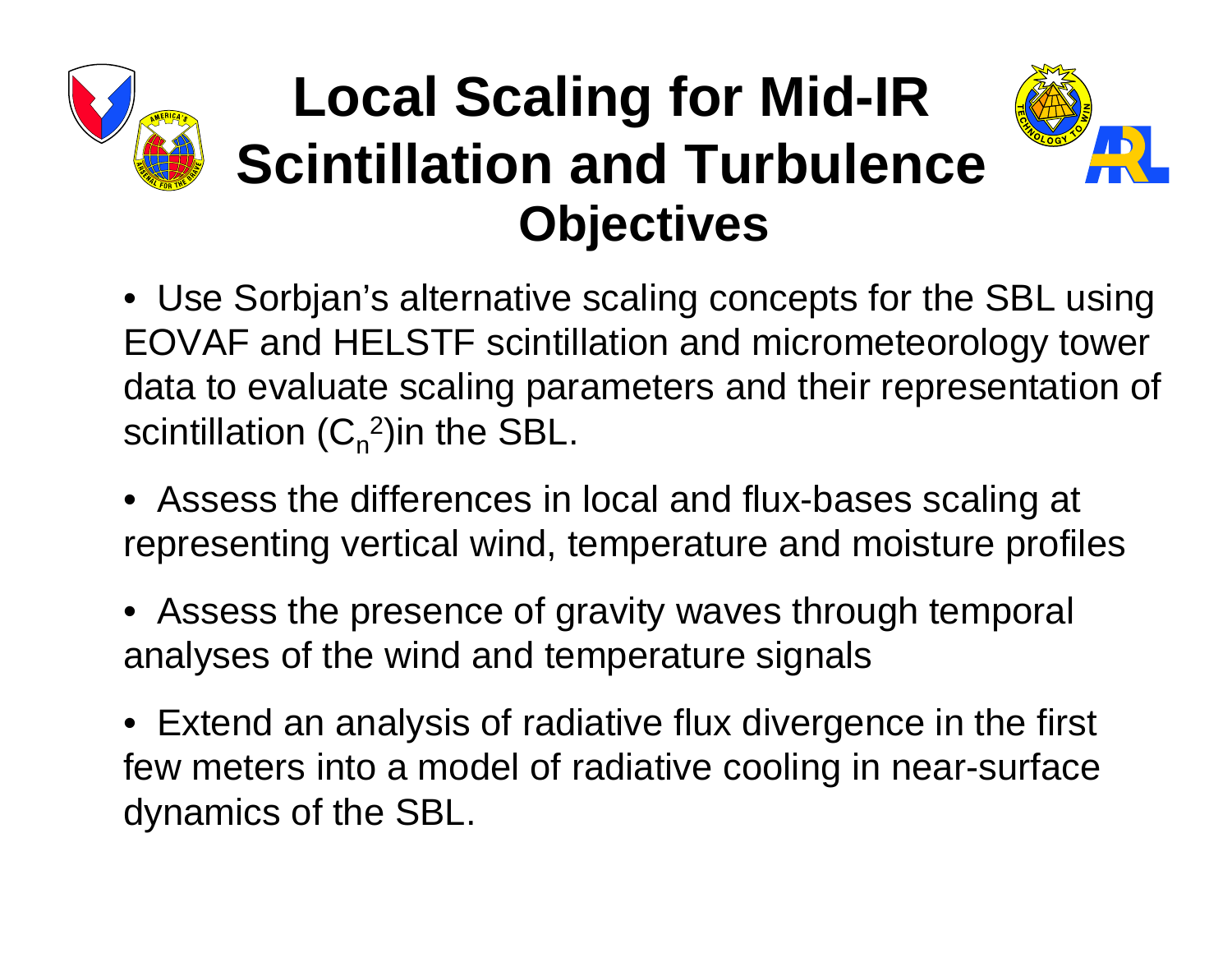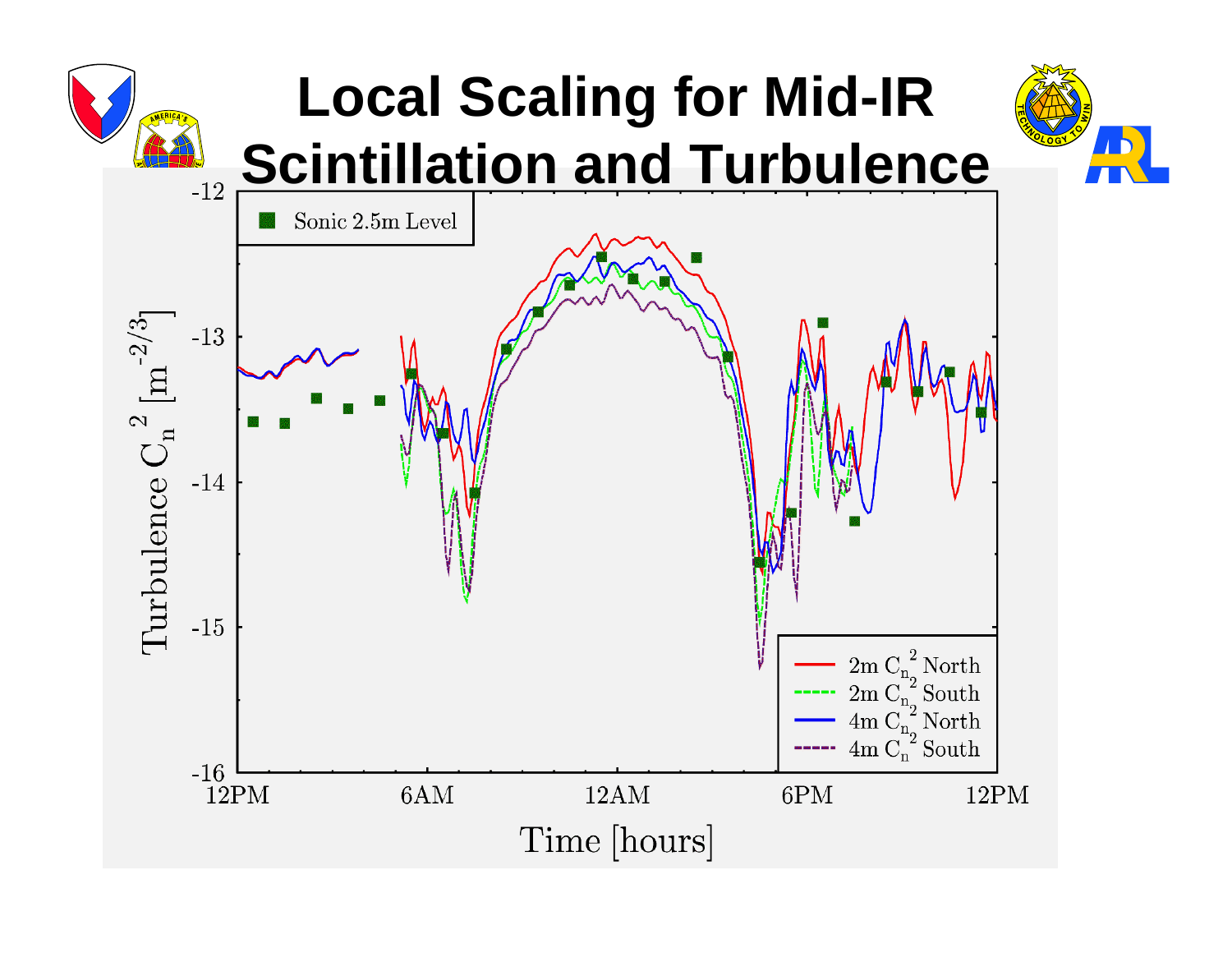





- Workshop report on stable boundary layers should provide extensive recommendations for research directions and opportunities.
- Strong interaction with NCAR-WRF PBL community through Army and NSF actions.
- Report on prospects for physical modeling of SBL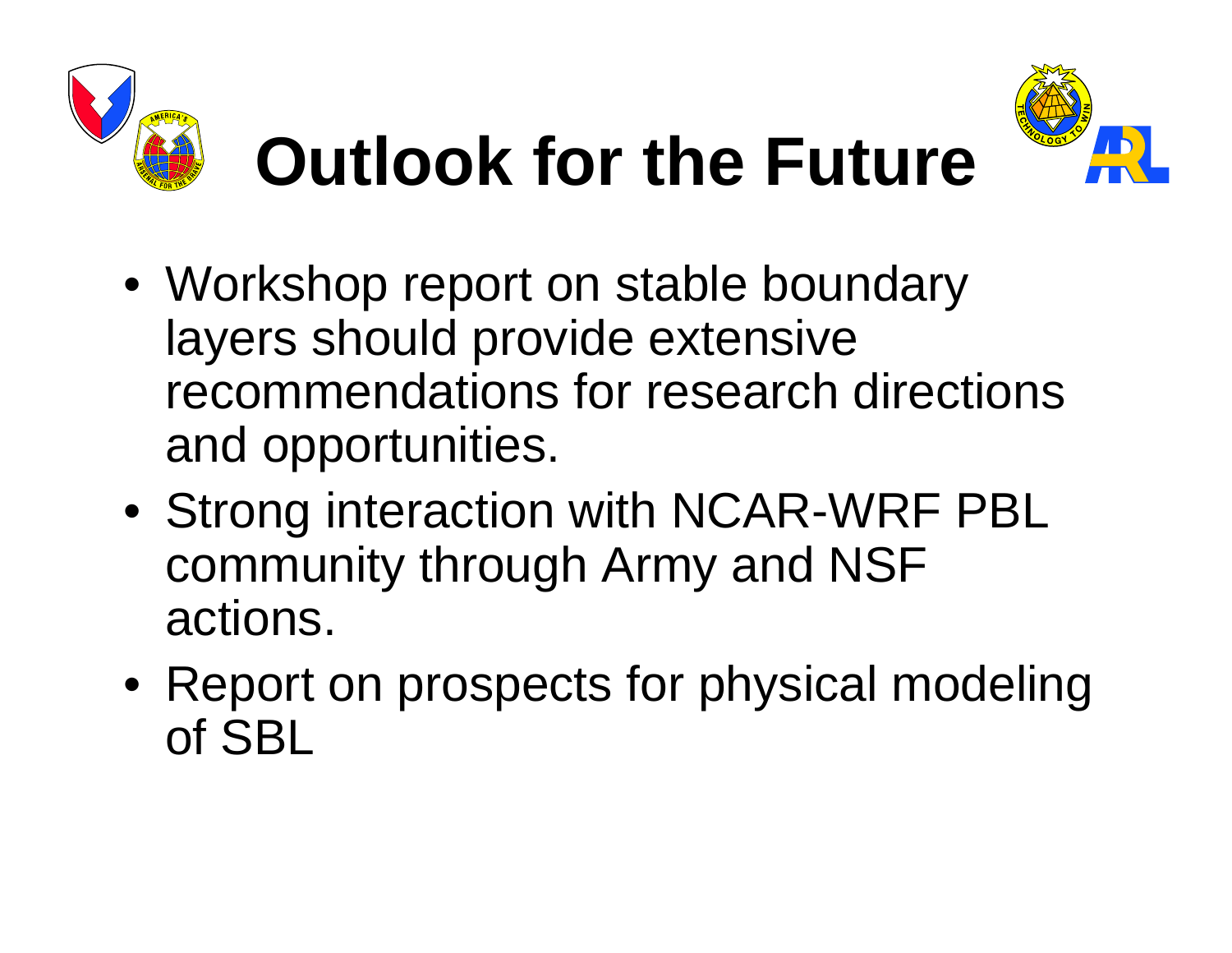

# **Conclusions**



- Developed a diversified study of basic processes in stable boundary layers using theory, models, and observations.
- Very reasonable progress in 8 months.
- Too soon to tell the final outcomes.